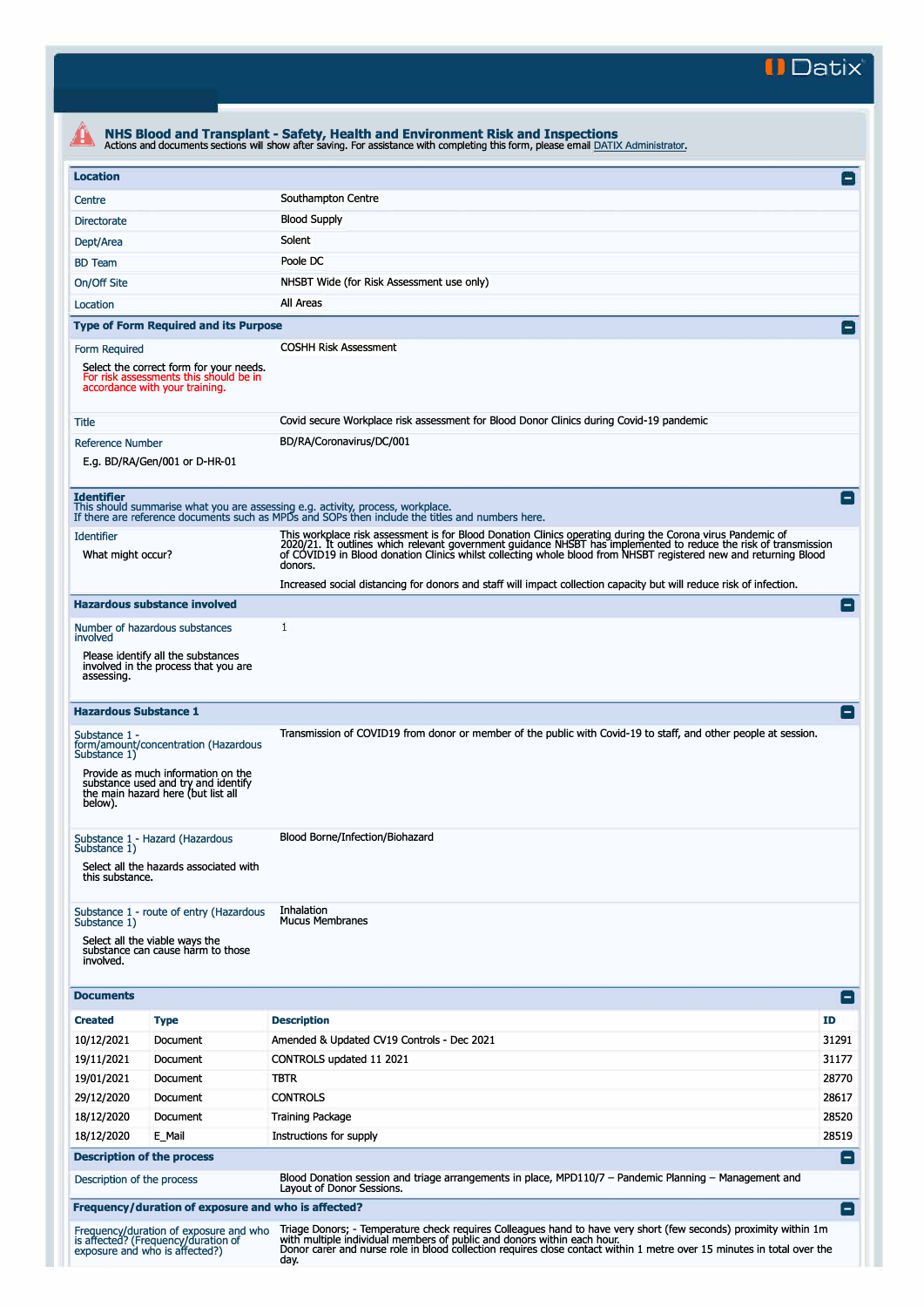All vulnerable colleague groups working on session including dinically vulnerable, Clinically extremely vulnerable and<br>BAME, have had individual risk assessments completed outlining individual and general controls.

**Inherent Risk Grading** 

| Threfent risk is an evaluation of the damage that could occur assuming there are no controls are in place or there is catastrophic failure of the controls. It is<br>completed for the activity / assessment as a whole.                                                                                                                                                               |                                                                                                                                                                                                                                                |                                                                                                                                                                               |                |                       |                              |              |  |  |  |
|----------------------------------------------------------------------------------------------------------------------------------------------------------------------------------------------------------------------------------------------------------------------------------------------------------------------------------------------------------------------------------------|------------------------------------------------------------------------------------------------------------------------------------------------------------------------------------------------------------------------------------------------|-------------------------------------------------------------------------------------------------------------------------------------------------------------------------------|----------------|-----------------------|------------------------------|--------------|--|--|--|
| <b>Inherent Risk</b>                                                                                                                                                                                                                                                                                                                                                                   |                                                                                                                                                                                                                                                | <b>Impact</b>                                                                                                                                                                 |                |                       |                              |              |  |  |  |
| Red-Extreme<br>Orange-High                                                                                                                                                                                                                                                                                                                                                             | <b>Likelihood</b>                                                                                                                                                                                                                              | <b>Negligible</b>                                                                                                                                                             | <b>Minor</b>   | <b>Moderate</b>       | Major                        | Catastrophic |  |  |  |
| Yellow-Moderate<br>Green-Low                                                                                                                                                                                                                                                                                                                                                           | <b>Almost Certain</b>                                                                                                                                                                                                                          | $\bigcirc$                                                                                                                                                                    | $\bullet$      | $\bullet$             | $\bullet$                    | $\bullet$    |  |  |  |
|                                                                                                                                                                                                                                                                                                                                                                                        | Likely                                                                                                                                                                                                                                         | $\bigcirc$                                                                                                                                                                    | $\bullet$      | $\bullet$             | $\bullet$                    | $\bullet$    |  |  |  |
|                                                                                                                                                                                                                                                                                                                                                                                        | <b>Possible</b>                                                                                                                                                                                                                                | $\bullet$                                                                                                                                                                     | $\bigcirc$     | $\bullet$             | $\bullet$                    | $\bullet$    |  |  |  |
|                                                                                                                                                                                                                                                                                                                                                                                        | <b>Unlikely</b>                                                                                                                                                                                                                                | $\bullet$                                                                                                                                                                     | $\overline{O}$ | $\bullet$             | $\bullet$                    | $\bullet$    |  |  |  |
|                                                                                                                                                                                                                                                                                                                                                                                        | Rare                                                                                                                                                                                                                                           | $\bullet$                                                                                                                                                                     | $\bullet$      | $\bullet$             | $\bigcirc$                   | $\bigcirc$   |  |  |  |
|                                                                                                                                                                                                                                                                                                                                                                                        |                                                                                                                                                                                                                                                | Rating (initial): 6<br>Moderate                                                                                                                                               |                | Risk level (initial): |                              |              |  |  |  |
| <b>Controls in place</b><br>Best practice is to directly link the controls to the hazards they are reducing and to list them in order of preference according to the hierarchy of control i.e.<br>eliminate, substitute, engineering controls, information, instruction (such as SOPs and SSW), training, supervision, health surveillance and Personal Protective<br>Equipment (PPE). |                                                                                                                                                                                                                                                |                                                                                                                                                                               |                |                       |                              |              |  |  |  |
| Controls in place                                                                                                                                                                                                                                                                                                                                                                      | Manager to consult attached editable List of controls document and delete or add controls as appropriate                                                                                                                                       |                                                                                                                                                                               |                |                       |                              |              |  |  |  |
| E.G. "Gloves available to wear- YES"<br>For COSHH assessments please                                                                                                                                                                                                                                                                                                                   | April 2021 - Manager has reviewed the list of controls and all controls are still current and in place.                                                                                                                                        |                                                                                                                                                                               |                |                       |                              |              |  |  |  |
| consider other controls e.g. Health<br>Surveillance.                                                                                                                                                                                                                                                                                                                                   |                                                                                                                                                                                                                                                | November 2021 - Manager has reviewed the list of controls and all controls are still current and in place. DAT's no<br>longer used removed and latest version of MPD updated. |                |                       |                              |              |  |  |  |
|                                                                                                                                                                                                                                                                                                                                                                                        | Dec 2021 - Update to controls regards children on session below and above the age of 11 years old as well as<br>amendments to IPC quidance and NHSBT Procedures. These are attached to this assessment. All other controls<br>remain the same. |                                                                                                                                                                               |                |                       |                              |              |  |  |  |
| <b>Emergency Preparedness</b>                                                                                                                                                                                                                                                                                                                                                          |                                                                                                                                                                                                                                                |                                                                                                                                                                               |                |                       |                              |              |  |  |  |
| Storage and disposal / accidental release<br>and fire fighting requirements                                                                                                                                                                                                                                                                                                            | Standard practice for storage, disposal and dealing with blood/ body fluid spillage if needed.                                                                                                                                                 |                                                                                                                                                                               |                |                       |                              |              |  |  |  |
| <b>First Aid Measures</b>                                                                                                                                                                                                                                                                                                                                                              | Standard practice for blood/ body fluid splash/ needlestick to be followed. Flush affected area with plenty of water<br>immediately and then contact 24 Hour Sharps Line as above                                                              |                                                                                                                                                                               |                |                       |                              |              |  |  |  |
| <b>Residual Risk</b><br>Red-Extreme<br>Orange-High                                                                                                                                                                                                                                                                                                                                     | <b>Likelihood</b>                                                                                                                                                                                                                              | <b>Impact</b><br>Negligible                                                                                                                                                   | Minor          | Moderate              | Major                        | Catastrophic |  |  |  |
| Yellow-Moderate<br>Green Low                                                                                                                                                                                                                                                                                                                                                           | <b>Almost Certain</b>                                                                                                                                                                                                                          | O                                                                                                                                                                             | C              | $\bullet$             | $\bullet$                    | $\bullet$    |  |  |  |
|                                                                                                                                                                                                                                                                                                                                                                                        | Likely                                                                                                                                                                                                                                         | $\overline{O}$                                                                                                                                                                | $\bullet$      | $\bullet$             | $\bullet$                    | $\bullet$    |  |  |  |
|                                                                                                                                                                                                                                                                                                                                                                                        | Possible                                                                                                                                                                                                                                       | $\bullet$                                                                                                                                                                     | $\overline{O}$ | $\bullet$             | $\bullet$                    | $\bullet$    |  |  |  |
|                                                                                                                                                                                                                                                                                                                                                                                        | <b>Unlikely</b>                                                                                                                                                                                                                                | $\bullet$                                                                                                                                                                     | $\overline{O}$ | $\bigcirc$            | $\bullet$                    | $\bullet$    |  |  |  |
|                                                                                                                                                                                                                                                                                                                                                                                        | Rare                                                                                                                                                                                                                                           | $\bullet$                                                                                                                                                                     | $\bullet$      | $\circ$               | $\bigcap$                    | $\bigcap$    |  |  |  |
|                                                                                                                                                                                                                                                                                                                                                                                        |                                                                                                                                                                                                                                                | Rating (current): 3<br>Low                                                                                                                                                    |                |                       | <b>Risk level (current):</b> |              |  |  |  |
| <b>Additional control measures to reduce risk</b><br>When adding actions they should be targeting the highest risk areas to help reduce the residual risk from the activity.<br>Please note that you will have to save this record before the Actions section is enabled.                                                                                                              |                                                                                                                                                                                                                                                |                                                                                                                                                                               |                |                       |                              |              |  |  |  |
| <b>Actions</b>                                                                                                                                                                                                                                                                                                                                                                         |                                                                                                                                                                                                                                                |                                                                                                                                                                               |                |                       |                              |              |  |  |  |
| <b>Next Review due by</b><br>Frequency for review must be in line with MPD1090 - H&S Risk Management                                                                                                                                                                                                                                                                                   |                                                                                                                                                                                                                                                |                                                                                                                                                                               |                |                       |                              |              |  |  |  |
| Confirm review date (dd/MM/yyyy)                                                                                                                                                                                                                                                                                                                                                       | 30/12/2022                                                                                                                                                                                                                                     |                                                                                                                                                                               |                |                       |                              |              |  |  |  |
| <b>Performed by</b>                                                                                                                                                                                                                                                                                                                                                                    |                                                                                                                                                                                                                                                |                                                                                                                                                                               |                |                       |                              |              |  |  |  |
| <b>Approval status</b>                                                                                                                                                                                                                                                                                                                                                                 |                                                                                                                                                                                                                                                |                                                                                                                                                                               |                |                       |                              |              |  |  |  |
| Current approval status                                                                                                                                                                                                                                                                                                                                                                | Final approval                                                                                                                                                                                                                                 |                                                                                                                                                                               |                |                       |                              |              |  |  |  |
| ID                                                                                                                                                                                                                                                                                                                                                                                     | 27320                                                                                                                                                                                                                                          |                                                                                                                                                                               |                |                       |                              |              |  |  |  |
| <b>Manager Details</b>                                                                                                                                                                                                                                                                                                                                                                 |                                                                                                                                                                                                                                                |                                                                                                                                                                               |                |                       |                              |              |  |  |  |
| E-mail communication<br>Use this section to e-mail between the risk assessor, manager and other interested parties regarding the risk assessment. This then provides an audit trail against<br>the assessment.                                                                                                                                                                         |                                                                                                                                                                                                                                                |                                                                                                                                                                               |                |                       |                              |              |  |  |  |
| <b>Contacts</b>                                                                                                                                                                                                                                                                                                                                                                        |                                                                                                                                                                                                                                                |                                                                                                                                                                               |                |                       |                              |              |  |  |  |
|                                                                                                                                                                                                                                                                                                                                                                                        |                                                                                                                                                                                                                                                |                                                                                                                                                                               |                |                       |                              |              |  |  |  |

| <b>Linked Records</b>        |                         |           | Æ                        |  |
|------------------------------|-------------------------|-----------|--------------------------|--|
| <b>Notifications</b>         |                         |           | $\overline{\phantom{a}}$ |  |
| <b>Recipient Name</b>        | <b>Recipient E-mail</b> | Date/Time | <b>Contact ID</b>        |  |
| No notification e-mails sent |                         |           |                          |  |
|                              |                         |           |                          |  |